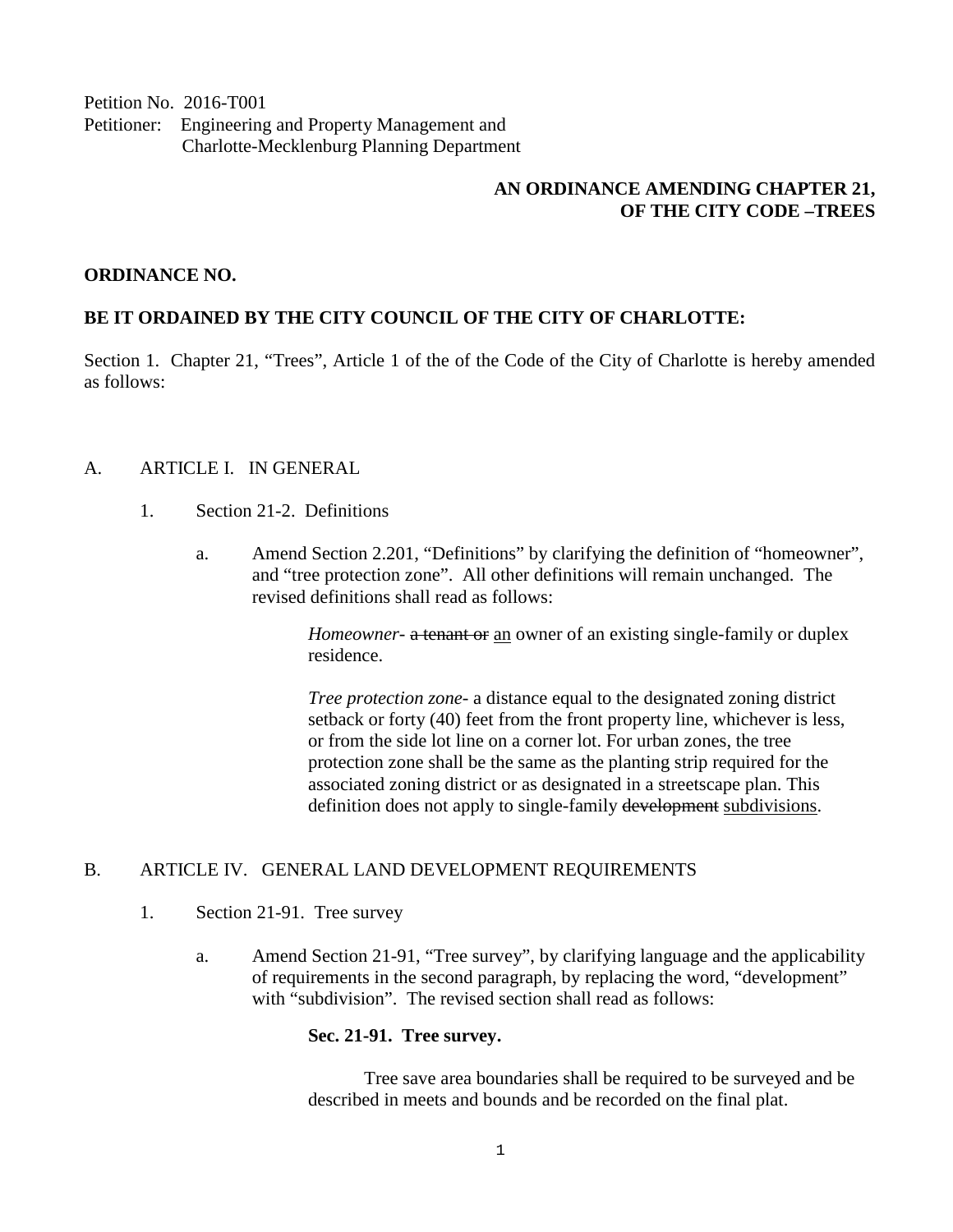All applications for grading, building, demolition, land use, change of use or rezoning permits on all property, except single-family development subdivisions shall require a tree survey. The survey shall identify all trees of eight (8) inch dbh or greater and all planted trees of two (2) inch caliper or greater and six (6) feet in height that grow partially or wholly within the city right-of-way.

All applications for grading, building, demolition, land use, change of use or rezoning permits on all property, except single-family subdivision, subject to 21.94 (d) (1) shall require a tree survey. The survey shall identify all trees of eight (8) inch dbh or greater within the tree protection zone.

- 2. Section 21-92. Tree protection plan.
	- (a) Amend Section 21-92, "Tree protection plan" by clarifying language and the applicability of requirements in the second paragraph by replacing the word, "development" with "subdivision" in two places. The revised section shall read as follows:

## **Sec. 21-92. Tree protection plan.**

(a) All applications for grading, building, demolition, land use, change of use, or rezoning shall include a tree protection plan of all tree save areas and tree protection zones. On sites where less than one acre is being graded, tree protection is still required and may be incorporated in the tree planting plan submitted in accordance with section 21-94. A tree protection plan shall include the following:

(1) A tree and root protection zone plan for any existing trees having all or any portion of their trunks in or upon any public property, which are:

a. All trees of eight (8) inch dbh or larger; and

b. Any planted trees of two (2) inch caliper or larger.

(2) A tree and root protection zone plan for the following:

a. Existing trees of two (2) inch caliper and larger in the tree protection zone and tree save area; and

b. Any trees of two (2) inch caliper or larger being saved for credit toward planting requirements.

(b) All applications for single-family development subdivisions shall include a tree and root protection zone plan for the following:

(1) Heritage trees;

(2) Specimen trees; and/or

(3) Tree save areas being protected for credit toward the tree save requirement for single-family development subdivisions.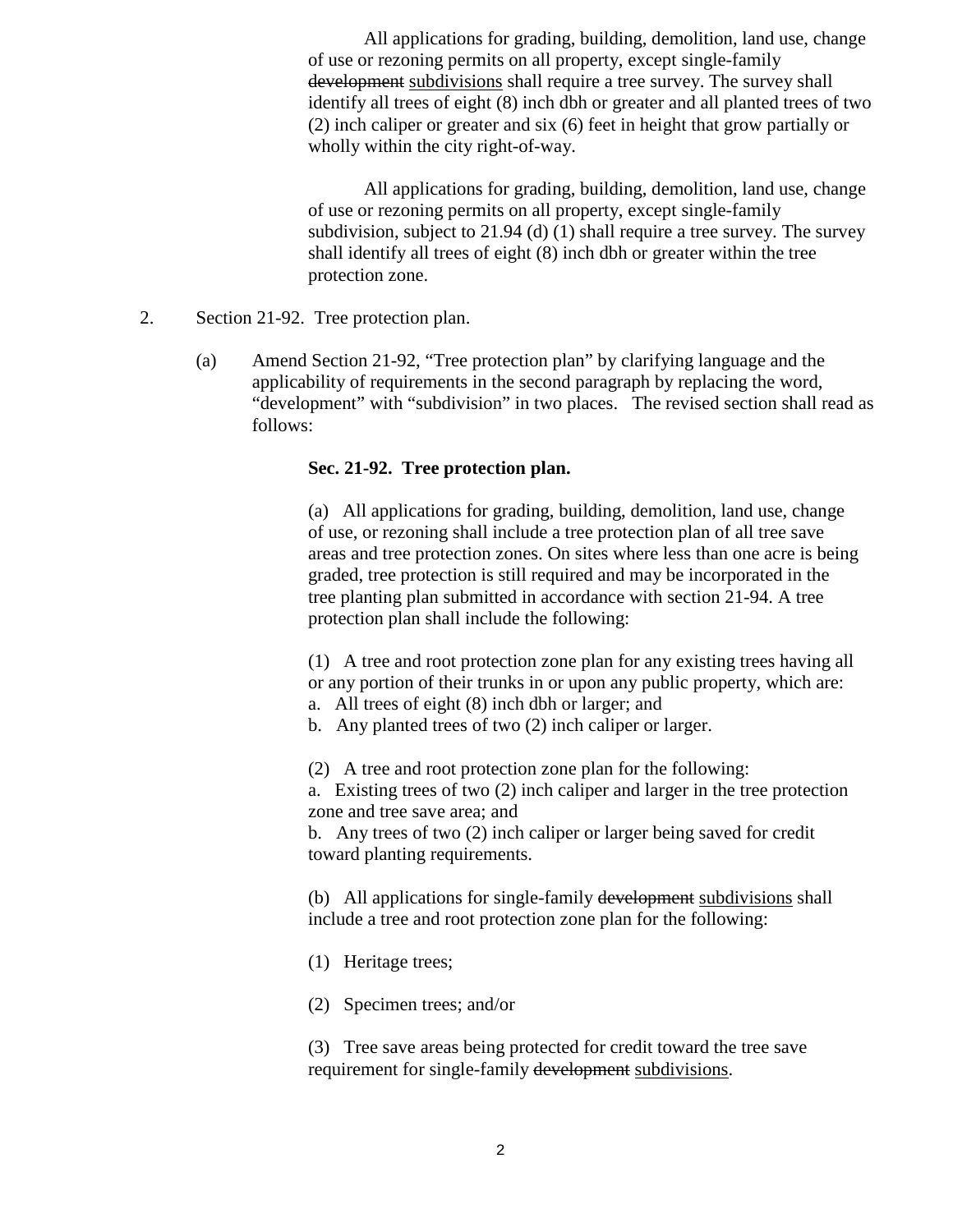- 3. Section 21-93. General tree save requirements.
	- (a) Amend Section 21-93, "General tree save requirements", subsection (a), by clarifying the language by adding "single family" in the second sentence. The remaining subsections remain unchanged. The revised subsection shall read as follows:

(a) Tree save areas shall be free of invasive plant species unless approved otherwise by the City. If an area proposed for tree save contains invasive plant species at the time of such proposal, such invasive plant species shall be removed prior to the issuance of final certificate of occupancy for commercial and multi-family properties or at final plat approval for singlefamily subdivisions. Invasive plant species are considered removed if they are no longer living in the tree canopy. Subsequent property owners are required to maintain this condition for compliance with the chapter

- 4. Section 21-95 Tree save requirements for single-family development.
	- (a) Amend Section 21-95, "Tree save requirements for single-family development", by replacing the word, "development" with "subdivision" in the title of the section and modifying subsection (a) similarly. The revised title and subsection shall read as follows:

## **Sec. 21-95. Tree save requirements for single-family development subdivisions.**

(a) *Percentage of area required.* Whenever the existing tree canopy of a single-family development subdivision site is at least ten (10) percent of the total property area, a tree save area equal to ten (10) percent of the total property area must be saved during development of the site. If the existing tree canopy of the site is less than ten (10) percent but more than five (5) percent, a tree save area equal to ten (10) percent of the total property area must be achieved by saving the entire existing tree canopy and planting new trees to reach the required percentage area. Singlefamily development subdivision sites with an existing tree canopy of less than five (5) percent of the total property area must have a tree save area equal to five (5) percent of the total property area, which may be achieved by saving the existing tree canopy and planting new trees.

(b) Amend Section 21-95, "Tree save requirements for single-family development", subsection (e), "Incentives for increasing area", and subsection (f), "Incentive limits" by adding clarifying language. Also, replace the word, "development" with "subdivisions" and "residential lots" with "subdivision sites". All remaining subsections are unchanged. The revised subsection shall read as follows:

> (e) *Incentives for increasing area.* Incentives for increasing tree save areas are designed to achieve the specific objective to:

(1) Enhance the city's tree canopy in residential settings.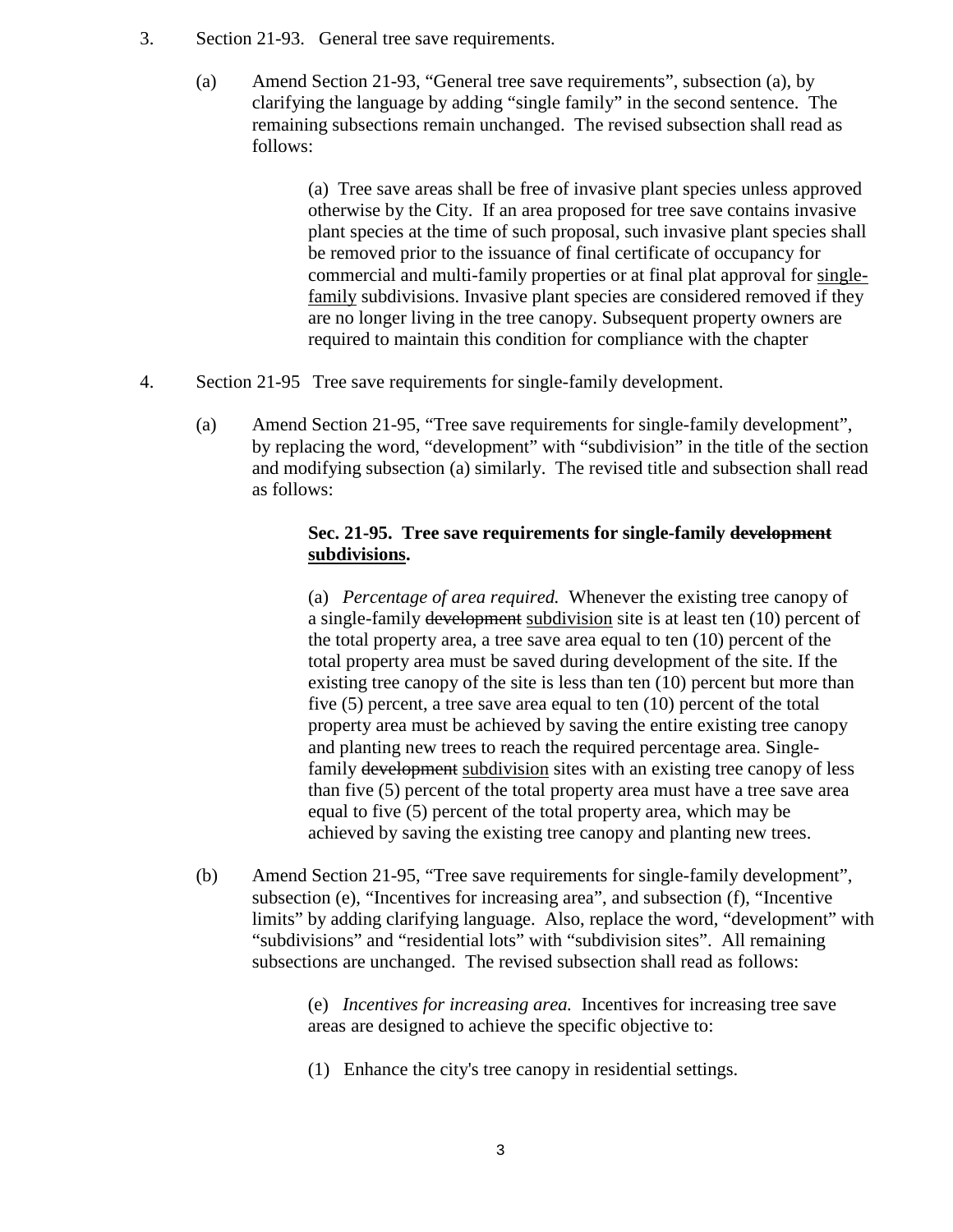(2) Improve the overall quality of life within the larger residential areas including single-family subdivisions.

(3) Further the land use policies and area plans of the city, including encouragement of open spaces and the preservation of wooded sites.

(4) Discourage clear cutting of sites before and during construction of single-family development subdivisions.

(f) Incentive limits.

(1) Reduced Yards. For single family residential lots subdivisions requiring a tree save area, setback requirements as specified in Sections  $12.805(3)$  (a), (b), and (c) of the zoning ordinance are reduced as follows:

(a) Front setbacks can be reduced to a minimum of fifteen (15) feet for all lots; front loaded garages must maintain a minimum setback of twenty (20) feet.

(b) Rear yards can be reduced to thirty (30) feet on all internal lots. Rear yards forming the outer boundary of a project must conform to the minimum rear yard of subsection  $9.025(1)$  (g) for the zoning district in which the development single family subdivision is located.

(2) Density Bonus. Single-family development subdivision projects may be granted a density bonus provided the entire tree save area is dedicated to common open space. Such dedication must be to a homeowners' association or a public or private agency that agrees to accept ownership and maintenance responsibilities for the space. The density bonus is calculated as follows: the entire dedicated tree save area in acres multiplied by the maximum residential density number of the underlying zoning district.

(3) Reduced Lot Sizes. A development single family subdivision need not meet the minimum lot area and lot width requirements set forth in table 9.205 of the zoning ordinance if it complies with one of the following incentives:

(a) Sites with more than ten (10) percent and up to twenty-five (25) percent of tree save area or areas in common open space may apply the cluster provisions for lot size and lot width of that zoning category.

(b) Sites with greater than twenty-five (25) percent of tree save area or areas in common open space may apply the cluster provisions for lot size and width of the next lower zoning category as shown in the following table and in accordance with section 9.205(5) of the zoning ordinance.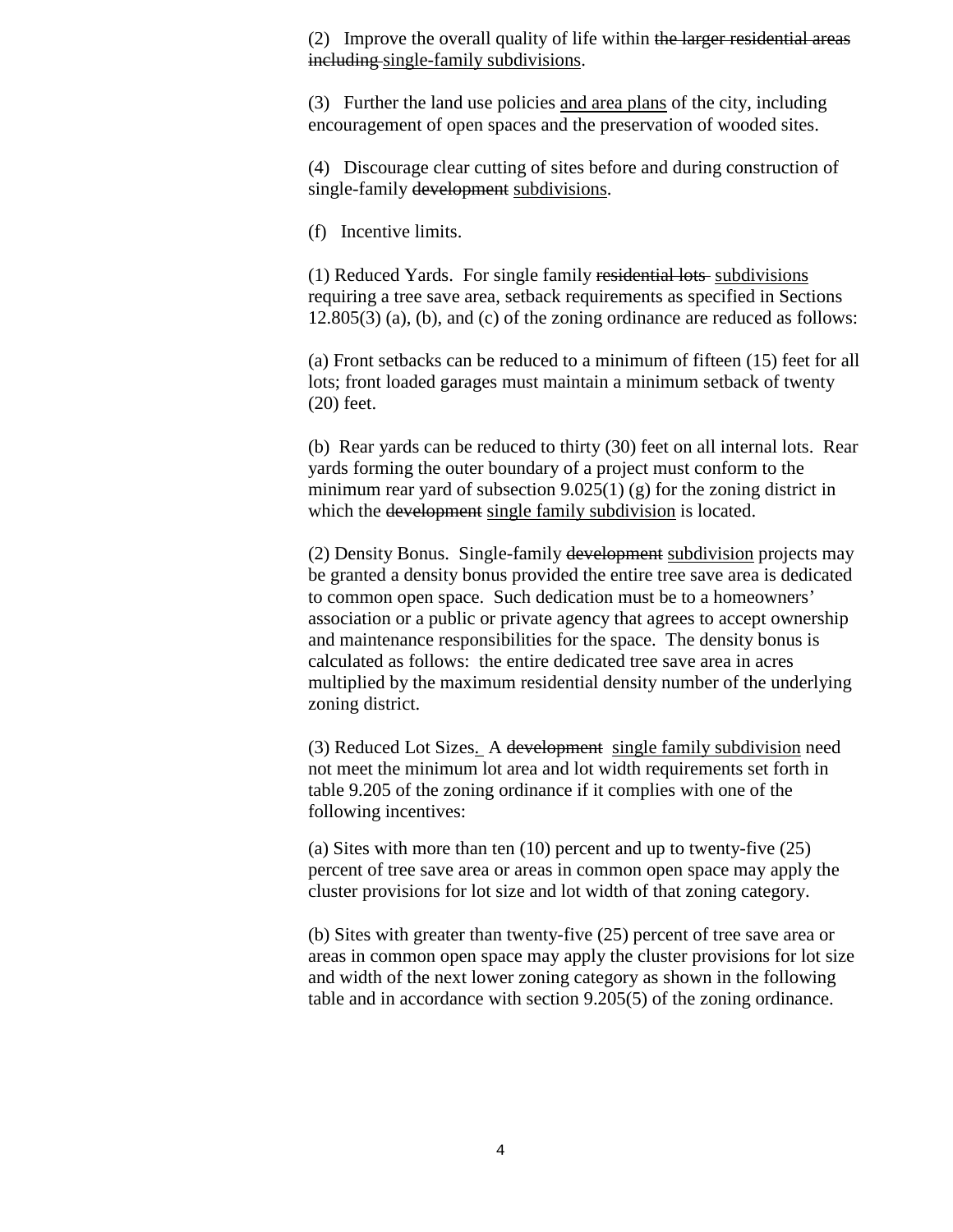|                | $R-3$        | $R-3$<br><b>Cluster</b> | $R-4$ | $R-4$<br><b>Cluster</b> | $R-5$        | $R-5$<br><b>Cluster</b> | <b>R-6</b> | $R-6$<br><b>Cluster</b> |
|----------------|--------------|-------------------------|-------|-------------------------|--------------|-------------------------|------------|-------------------------|
| Min. Lot Area  | 10,000       | 8,000                   | 8,000 | 6,000                   | 6,000        | 4,500                   | 4,500      | 3,500                   |
| Min. Lot Width | $70^{\circ}$ | 60'                     | 60'   | $50^{\circ}$            | $50^{\circ}$ | $40^{\circ}$            | 40'        | $40^{\circ}$            |

- 5. Section 21-96 Tree planting requirements.
	- (a) Amend Section 21-96, "Tree planting requirements", subsection (e), "Perimeter planting requirements", subsection (1) by replacing the term, "development" with "subdivisions" in three places, and adding "a" in the fourth sentence. Other subsections remain unchanged. The revised subsection shall read as follows:

(1) *Single-family development subdivision zones.* Trees of a minimum two (2) inch caliper must be planted within twenty (20) feet of the back of the curb on new streets, and any existing streets with lot frontage, in new single-family development subdivisions. Trees may be planted between the sidewalk and the curb if a minimum six (6) foot planting strip is provided. Spacing will be an average of forty (40) to fifty (50) feet apart for large maturing shade trees, and thirty (30) to forty (40) feet apart for small maturing shade trees. Where a single-family development subdivision is directly across the street from multifamily development, the spacing between trees will be an average of forty (40) feet. Existing two (2) inch caliper or greater large maturing shade trees preserved within twenty (20) feet of the back of the curb may be counted towards the street tree requirement if they are adequately protected during construction. The City may grant a modification for other existing trees on a case-by-case basis.

(b) Amend Section 21-96, "Tree planting requirements", subsection (f), "Internal planting requirements excluding single-family development", by replacing the term, "development" with "subdivisions" in the title and in the sentence following the title. The subsections within subsection (f) remain unchanged. The revised title shall read as follows:

> (f) Requirements for internal planting, excluding single-family development subdivisions. Requirements for internal planting, excluding single-family development subdivisions, are as follows:

**S**ection 2. That this ordinance shall become effective upon its adoption.

Approved as to form:

\_\_\_\_\_\_\_\_\_\_\_\_\_\_\_\_\_\_\_\_\_\_\_\_\_\_\_\_\_\_

City Attorney